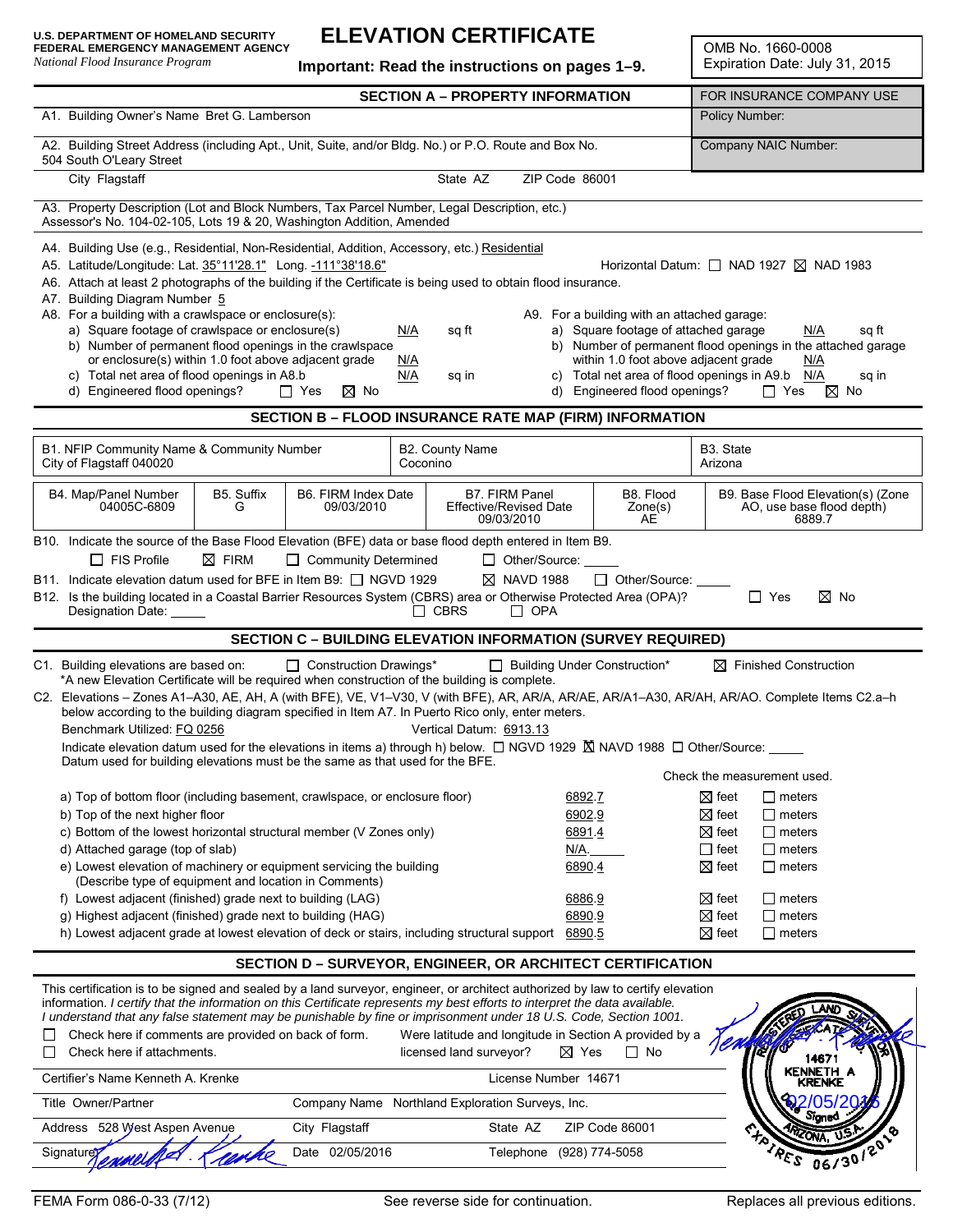| IMPORTANT: In these spaces, copy the corresponding information from Section A.                                                                                                                                                                                                                                                                                                                                                                                                                                                                                              |                                                                                                                                                                                                                                             |                            |                                | FOR INSURANCE COMPANY USE                                       |  |
|-----------------------------------------------------------------------------------------------------------------------------------------------------------------------------------------------------------------------------------------------------------------------------------------------------------------------------------------------------------------------------------------------------------------------------------------------------------------------------------------------------------------------------------------------------------------------------|---------------------------------------------------------------------------------------------------------------------------------------------------------------------------------------------------------------------------------------------|----------------------------|--------------------------------|-----------------------------------------------------------------|--|
| Building Street Address (including Apt., Unit, Suite, and/or Bldg. No.) or P.O. Route and Box No.                                                                                                                                                                                                                                                                                                                                                                                                                                                                           |                                                                                                                                                                                                                                             |                            |                                | Policy Number:                                                  |  |
| 504 South O'Leary Street                                                                                                                                                                                                                                                                                                                                                                                                                                                                                                                                                    |                                                                                                                                                                                                                                             |                            |                                |                                                                 |  |
| City Flagstaff                                                                                                                                                                                                                                                                                                                                                                                                                                                                                                                                                              | State AZ                                                                                                                                                                                                                                    | ZIP Code 86001             |                                | Company NAIC Number:                                            |  |
|                                                                                                                                                                                                                                                                                                                                                                                                                                                                                                                                                                             | SECTION D – SURVEYOR, ENGINEER, OR ARCHITECT CERTIFICATION (CONTINUED)                                                                                                                                                                      |                            |                                |                                                                 |  |
| Copy both sides of this Elevation Certificate for (1) community official, (2) insurance agent/company, and (3) building owner.                                                                                                                                                                                                                                                                                                                                                                                                                                              |                                                                                                                                                                                                                                             |                            |                                |                                                                 |  |
| Comments Lowest elevation equipment servicing building: Ground below gas meter.                                                                                                                                                                                                                                                                                                                                                                                                                                                                                             |                                                                                                                                                                                                                                             |                            |                                |                                                                 |  |
|                                                                                                                                                                                                                                                                                                                                                                                                                                                                                                                                                                             |                                                                                                                                                                                                                                             |                            |                                |                                                                 |  |
|                                                                                                                                                                                                                                                                                                                                                                                                                                                                                                                                                                             |                                                                                                                                                                                                                                             |                            |                                |                                                                 |  |
|                                                                                                                                                                                                                                                                                                                                                                                                                                                                                                                                                                             |                                                                                                                                                                                                                                             |                            |                                |                                                                 |  |
| Kanke<br>Signature                                                                                                                                                                                                                                                                                                                                                                                                                                                                                                                                                          |                                                                                                                                                                                                                                             | Date 02/05/2016            |                                |                                                                 |  |
|                                                                                                                                                                                                                                                                                                                                                                                                                                                                                                                                                                             | SECTION E - BUILDING ELEVATION INFORMATION (SURVEY NOT REQUIRED) FOR ZONE AO AND ZONE A (WITHOUT BFE)                                                                                                                                       |                            |                                |                                                                 |  |
| For Zones AO and A (without BFE), complete Items E1–E5. If the Certificate is intended to support a LOMA or LOMR-F request, complete Sections A, B,                                                                                                                                                                                                                                                                                                                                                                                                                         |                                                                                                                                                                                                                                             |                            |                                |                                                                 |  |
| and C. For Items E1-E4, use natural grade, if available. Check the measurement used. In Puerto Rico only, enter meters.                                                                                                                                                                                                                                                                                                                                                                                                                                                     |                                                                                                                                                                                                                                             |                            |                                |                                                                 |  |
| E1. Provide elevation information for the following and check the appropriate boxes to show whether the elevation is above or below the highest adjacent                                                                                                                                                                                                                                                                                                                                                                                                                    |                                                                                                                                                                                                                                             |                            |                                |                                                                 |  |
| grade (HAG) and the lowest adjacent grade (LAG).                                                                                                                                                                                                                                                                                                                                                                                                                                                                                                                            | a) Top of bottom floor (including basement, crawlspace, or enclosure) is ________                                                                                                                                                           |                            |                                | $\Box$ feet $\Box$ meters $\Box$ above or $\Box$ below the HAG. |  |
|                                                                                                                                                                                                                                                                                                                                                                                                                                                                                                                                                                             | b) Top of bottom floor (including basement, crawlspace, or enclosure) is _______                                                                                                                                                            |                            |                                | $\Box$ feet $\Box$ meters $\Box$ above or $\Box$ below the LAG. |  |
| E2. For Building Diagrams 6–9 with permanent flood openings provided in Section A Items 8 and/or 9 (see pages 8–9 of Instructions), the next higher floor                                                                                                                                                                                                                                                                                                                                                                                                                   | (elevation C2.b in the diagrams) of the building is ____________ □ feet □ meters □ above or □ below the HAG.                                                                                                                                |                            |                                |                                                                 |  |
| E3. Attached garage (top of slab) is                                                                                                                                                                                                                                                                                                                                                                                                                                                                                                                                        | $\Box$ feet $\Box$ meters $\Box$ above or $\Box$ below the HAG.                                                                                                                                                                             |                            |                                |                                                                 |  |
| E4.                                                                                                                                                                                                                                                                                                                                                                                                                                                                                                                                                                         | Top of platform of machinery and/or equipment servicing the building is ___________ [ ] feet [ ] meters [ ] above or [ ] below the HAG.                                                                                                     |                            |                                |                                                                 |  |
| E5. Zone AO only: If no flood depth number is available, is the top of the bottom floor elevated in accordance with the community's floodplain management                                                                                                                                                                                                                                                                                                                                                                                                                   | ordinance? $\Box$ Yes $\Box$ No $\Box$ Unknown. The local official must certify this information in Section G.                                                                                                                              |                            |                                |                                                                 |  |
|                                                                                                                                                                                                                                                                                                                                                                                                                                                                                                                                                                             | SECTION F – PROPERTY OWNER (OR OWNER'S REPRESENTATIVE) CERTIFICATION                                                                                                                                                                        |                            |                                |                                                                 |  |
|                                                                                                                                                                                                                                                                                                                                                                                                                                                                                                                                                                             | The property owner or owner's authorized representative who completes Sections A, B, and E for Zone A (without a FEMA-issued or community-issued BFE)                                                                                       |                            |                                |                                                                 |  |
|                                                                                                                                                                                                                                                                                                                                                                                                                                                                                                                                                                             |                                                                                                                                                                                                                                             |                            |                                |                                                                 |  |
|                                                                                                                                                                                                                                                                                                                                                                                                                                                                                                                                                                             |                                                                                                                                                                                                                                             |                            |                                |                                                                 |  |
|                                                                                                                                                                                                                                                                                                                                                                                                                                                                                                                                                                             | City                                                                                                                                                                                                                                        |                            | State                          | ZIP Code                                                        |  |
|                                                                                                                                                                                                                                                                                                                                                                                                                                                                                                                                                                             |                                                                                                                                                                                                                                             |                            |                                |                                                                 |  |
| or Zone AO must sign here. The statements in Sections A, B, and E are correct to the best of my knowledge.<br>Property Owner's or Owner's Authorized Representative's Name<br>Address<br>Signature                                                                                                                                                                                                                                                                                                                                                                          | Date                                                                                                                                                                                                                                        |                            | Telephone                      |                                                                 |  |
|                                                                                                                                                                                                                                                                                                                                                                                                                                                                                                                                                                             |                                                                                                                                                                                                                                             |                            |                                |                                                                 |  |
|                                                                                                                                                                                                                                                                                                                                                                                                                                                                                                                                                                             |                                                                                                                                                                                                                                             |                            |                                | $\Box$ Check here if attachments.                               |  |
|                                                                                                                                                                                                                                                                                                                                                                                                                                                                                                                                                                             |                                                                                                                                                                                                                                             |                            |                                |                                                                 |  |
|                                                                                                                                                                                                                                                                                                                                                                                                                                                                                                                                                                             | <b>SECTION G - COMMUNITY INFORMATION (OPTIONAL)</b>                                                                                                                                                                                         |                            |                                |                                                                 |  |
|                                                                                                                                                                                                                                                                                                                                                                                                                                                                                                                                                                             |                                                                                                                                                                                                                                             |                            |                                |                                                                 |  |
|                                                                                                                                                                                                                                                                                                                                                                                                                                                                                                                                                                             | The information in Section C was taken from other documentation that has been signed and sealed by a licensed surveyor, engineer, or architect who                                                                                          |                            |                                |                                                                 |  |
|                                                                                                                                                                                                                                                                                                                                                                                                                                                                                                                                                                             | is authorized by law to certify elevation information. (Indicate the source and date of the elevation data in the Comments area below.)                                                                                                     |                            |                                |                                                                 |  |
|                                                                                                                                                                                                                                                                                                                                                                                                                                                                                                                                                                             | A community official completed Section E for a building located in Zone A (without a FEMA-issued or community-issued BFE) or Zone AO.<br>The following information (Items G4-G10) is provided for community floodplain management purposes. |                            |                                |                                                                 |  |
|                                                                                                                                                                                                                                                                                                                                                                                                                                                                                                                                                                             | G5. Date Permit Issued                                                                                                                                                                                                                      |                            |                                | G6. Date Certificate Of Compliance/Occupancy Issued             |  |
|                                                                                                                                                                                                                                                                                                                                                                                                                                                                                                                                                                             |                                                                                                                                                                                                                                             |                            |                                |                                                                 |  |
|                                                                                                                                                                                                                                                                                                                                                                                                                                                                                                                                                                             | $\Box$ New Construction<br>$\Box$ Substantial Improvement                                                                                                                                                                                   |                            |                                |                                                                 |  |
| Elevation of as-built lowest floor (including basement) of the building:                                                                                                                                                                                                                                                                                                                                                                                                                                                                                                    |                                                                                                                                                                                                                                             | ∣ I feet                   | $\Box$ meters                  | Datum                                                           |  |
| BFE or (in Zone AO) depth of flooding at the building site:                                                                                                                                                                                                                                                                                                                                                                                                                                                                                                                 |                                                                                                                                                                                                                                             | $\Box$ feet<br>$\Box$ feet | $\Box$ meters<br>$\Box$ meters | Datum<br>Datum ____                                             |  |
|                                                                                                                                                                                                                                                                                                                                                                                                                                                                                                                                                                             |                                                                                                                                                                                                                                             |                            |                                |                                                                 |  |
|                                                                                                                                                                                                                                                                                                                                                                                                                                                                                                                                                                             | Title                                                                                                                                                                                                                                       |                            |                                |                                                                 |  |
| Comments<br>The local official who is authorized by law or ordinance to administer the community's floodplain management ordinance can complete Sections A, B, C (or E), and G<br>of this Elevation Certificate. Complete the applicable item(s) and sign below. Check the measurement used in Items G8-G10. In Puerto Rico only, enter meters.<br>G1. $\Box$<br>G2. $\square$<br>G3.<br>G4. Permit Number<br>G7. This permit has been issued for:<br>G8.<br>G9.<br>G10. Community's design flood elevation:<br>Local Official's Name<br><b>Community Name</b><br>Signature | Date                                                                                                                                                                                                                                        | Telephone                  |                                |                                                                 |  |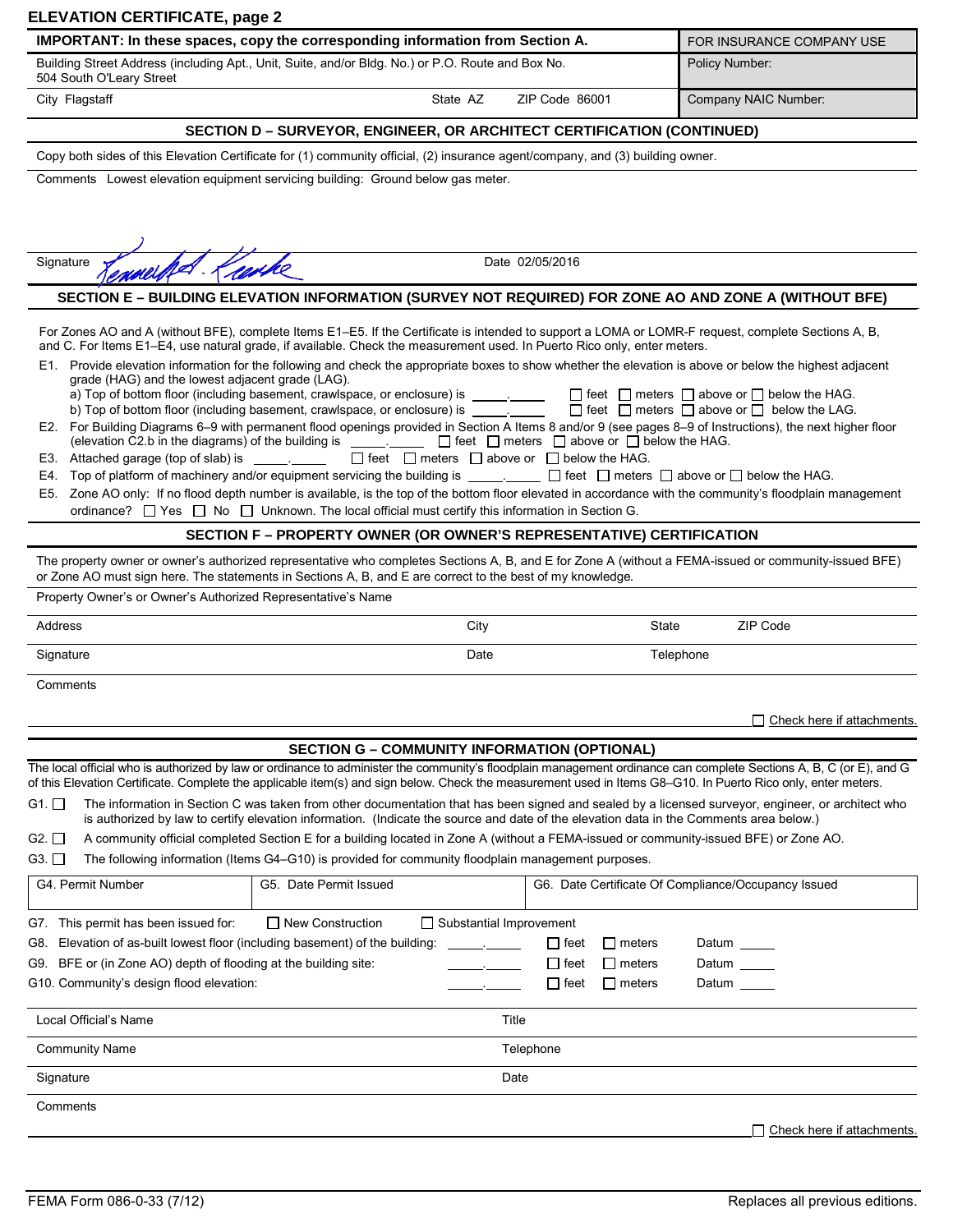#### **ELEVATION CERTIFICATE, page 3**

## **Building Photographs**

See Instructions for Item A6.

| IMPORTANT: In these spaces, copy the corresponding information from Section A.                                                | FOR INSURANCE COMPANY USE |                |                      |
|-------------------------------------------------------------------------------------------------------------------------------|---------------------------|----------------|----------------------|
| Building Street Address (including Apt., Unit, Suite, and/or Bldg. No.) or P.O. Route and Box No.<br>504 South O'Leary Street |                           |                | Policy Number:       |
| City Flagstaff                                                                                                                | State AZ                  | ZIP Code 86001 | Company NAIC Number: |

If using the Elevation Certificate to obtain NFIP flood insurance, affix at least 2 building photographs below according to the instructions for Item A6. Identify all photographs with date taken; "Front View" and "Rear View"; and, if required, "Right Side View" and "Left Side View." When applicable, photographs must show the foundation with representative examples of the flood openings or vents, as indicated in Section A8. If submitting more photographs than will fit on this page, use the Continuation Page.

#### West Front (02/04/2016)



#### North Side (02/04/2016)